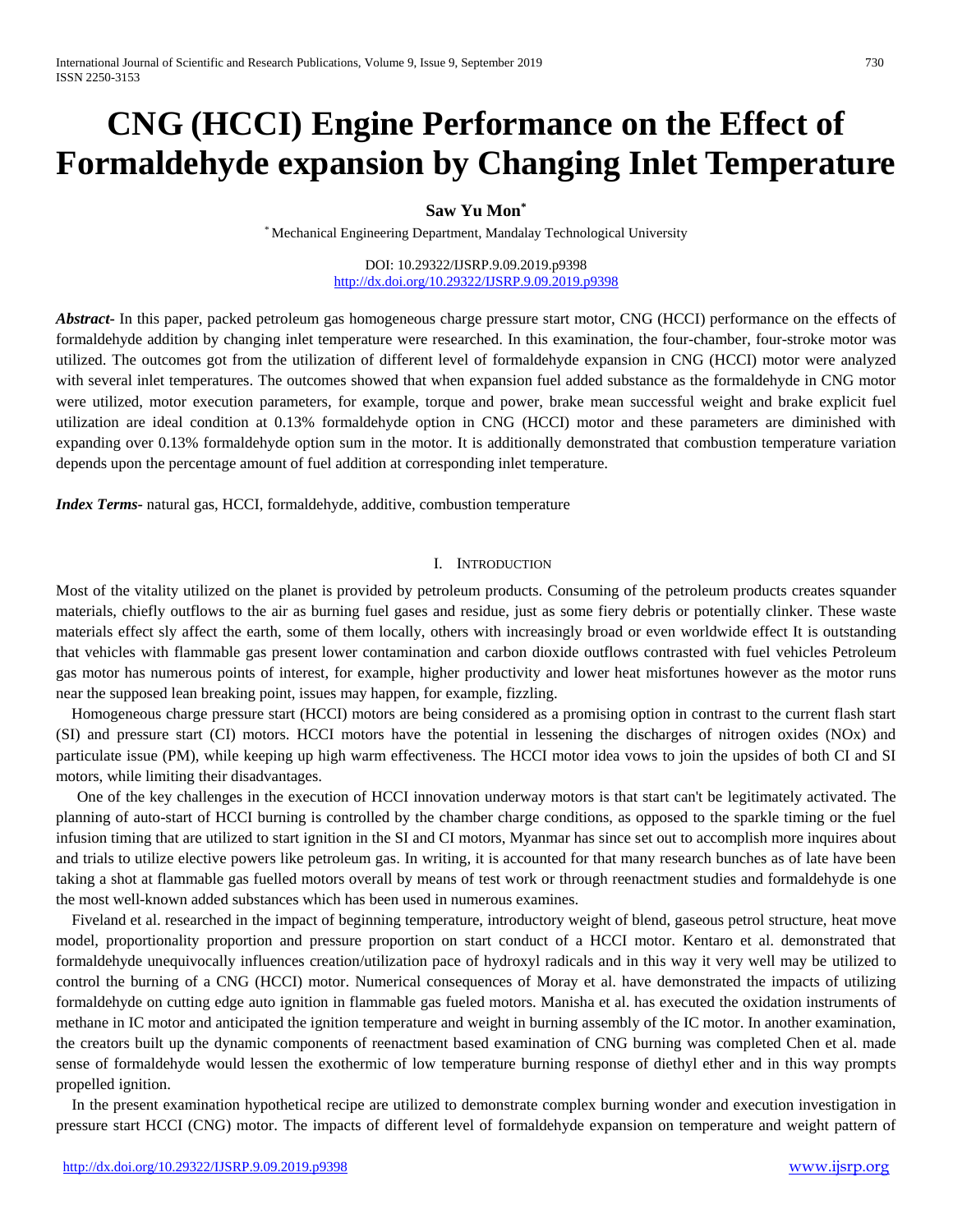ignition blend beginning of burning and motor execution qualities: motor power, motor torque, explicit fuel utilization and brake warm effectiveness are depicted in detail by numerical and hypothetical. The investigations have been accomplished for various introductory temperatures of bay air/fuel.

## *II.* THEORETICAL DETERMINATION OF PERFORMANCE CHARACTERISTICS

Gaseous petrol is appropriate to the HCCI burning idea in view of negligible blend planning prerequisites and compound dependability. Numerous mixes, for example, propane, butane, hydrogen peroxide, and formaldehyde are utilized as an added substance in gaseous petrol fueled (HCCI) motors. Formaldehyde is the least complex aldehyde in natural mixes class with compound recipe CH<sub>2</sub>O. It is one of the middle types of flammable gas burning system. It can build the ignition response rates when utilized as an added substance. Table 1 demonstrates the physical properties of formaldehyde in contrast with real gases in flammable gas organization. Formaldehyde is classified as an unsafe material and it ought to be utilized under tight enactments.

|                  | Properties                      | Formaldehyde      | Methane  | Ethane     | Propane   |         |      |        |
|------------------|---------------------------------|-------------------|----------|------------|-----------|---------|------|--------|
|                  | <b>Chemical Structure</b>       | CH <sub>2</sub> O | $CH_4$   | $C_2H_6$   | $C_3H_8$  |         |      |        |
|                  | Molar Weight<br>(g/mole)        | 30                | 16       | 30         | 44        |         |      |        |
|                  | Autoignition Tem;<br>(K)        | 430               | 595      | 515        | 470       |         |      |        |
|                  | <b>Explosive Limits</b><br>(% ) | $7 - 73$          | $5 - 15$ | $3 - 12.5$ | $2 - 9.5$ |         |      |        |
| Petroleum<br>gas |                                 |                   |          |            |           | powers, | then | again, |

Table I Formaldehyde properties in contrast with real gases in petroleum gas

promptly produce homogeneous blends and can possibly fill in as HCCI powers. This model speaks to the burning chamber with a splendidly blended cluster arrangement of variable volume. Single zone models are broadly utilized in view of their low computational necessities, precise forecast of beginning of ignition [8]

This paper examines for a four stroke (HCCI) motor, the impact of ignition condition on the brake control, brake torque brake warm proficiency, explicit fuel utilization, and brake mean powerful weight. The hypothetical execution attributes for the motor, acquired from determined conditions, were additionally displayed [1]

The engine torque, T is given by,

 $T = WR$  (1)

where, W is the brake load in Newton and R is the torque arm in meters.

The real control accessible at the wrench shaft is the brake control, BP, given by,

$$
BP = \frac{2\pi NT}{60} \tag{2}
$$

where, N is the engine speed in revolution per minute.

The brake mean compelling weight (BMEP) is the mean successful weight which would have created control identical to the brake control if the motor were frictionless, and for a four stroke motor is given by,

$$
BMEP = \frac{2 \times BP}{V_s Nn}
$$
 (3)

where, n is the number of cylinders and Vs is the swept volume.

The brake warm productivity, is the proportion of the brake capacity to the power provided by the fuel, is given by,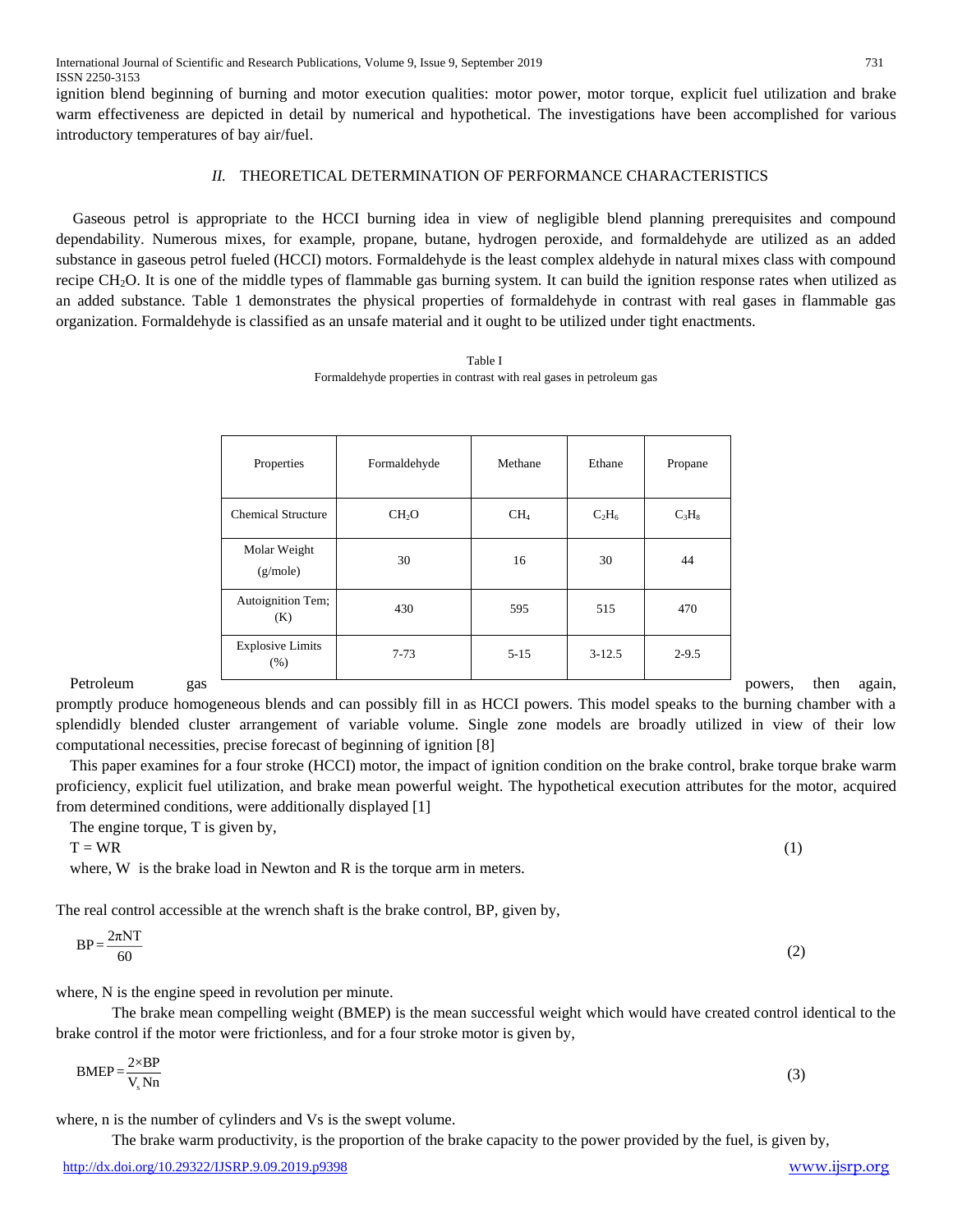International Journal of Scientific and Research Publications, Volume 9, Issue 9, September 2019 732 ISSN 225<u>0</u>-3BB  $\eta_{\rm bth} =$ 

> 800 600

 $-150$ 

 $-100$ 

$$
Q_{\text{in}} = m_{\text{f}} Q_{\text{LV}} \tag{4}
$$
\n
$$
Q_{\text{in}} = m_{\text{f}} Q_{\text{LV}} \tag{5}
$$

where,  $m_f$  is the mass flow rate of the fuel and  $Q_{LV}$  is the lower calorific value of the fuel.

The particular fuel utilization, BSFC is the all out fuel devoured per kilowatt power created and it is given by,

$$
BSFC = \frac{3600 \times m_f}{BP}
$$
 (6)



III. RESULTS AND DISCUSSION

Right off the bat, the impact of delta air/fuel temperature with including added substances has been examined. Fig 1 and 2

Crank Angle (Deg) Fig. 1 Incylinder temperature variety for five distinctive beginning temperature at IVC

100

150

As found in these figures, there is no burning in the TIVC = 400 K case in light of the fact that the blend weight and temperature don't arrive at the auto start limit. In such a case, it is normally noticed that the motor is out of its working extent. In TIVC  $= 500$  K case, the burning happens marginally after TDC. By expanding the delta temperature above TIVC  $= 600$ K, the ignition happens before TDC and the most extreme estimation of weight and temperature rises.

 $-50$ 



Fig. 2 Incylinder weight variety for five diverse introductory temperatures at IVC

From these outcomes, it very well may be seen that the start postpone diminishes with expanding introductory temperature. The start postpone time can be assessed from the weight angle. Moreover, the ignition wonder is exceptionally worried to starting temperature and it tends to be utilized as a control parameter. Steady with above reenactment results, methane does not light at an underlying temperature of  $TIVC = 400$  K and the start happen at TDC (wrench edge zero degree) by giving beginning temperature 600K. Furthermore, start happen before TDC (wrench point zero degree) with expanding beginning temperature.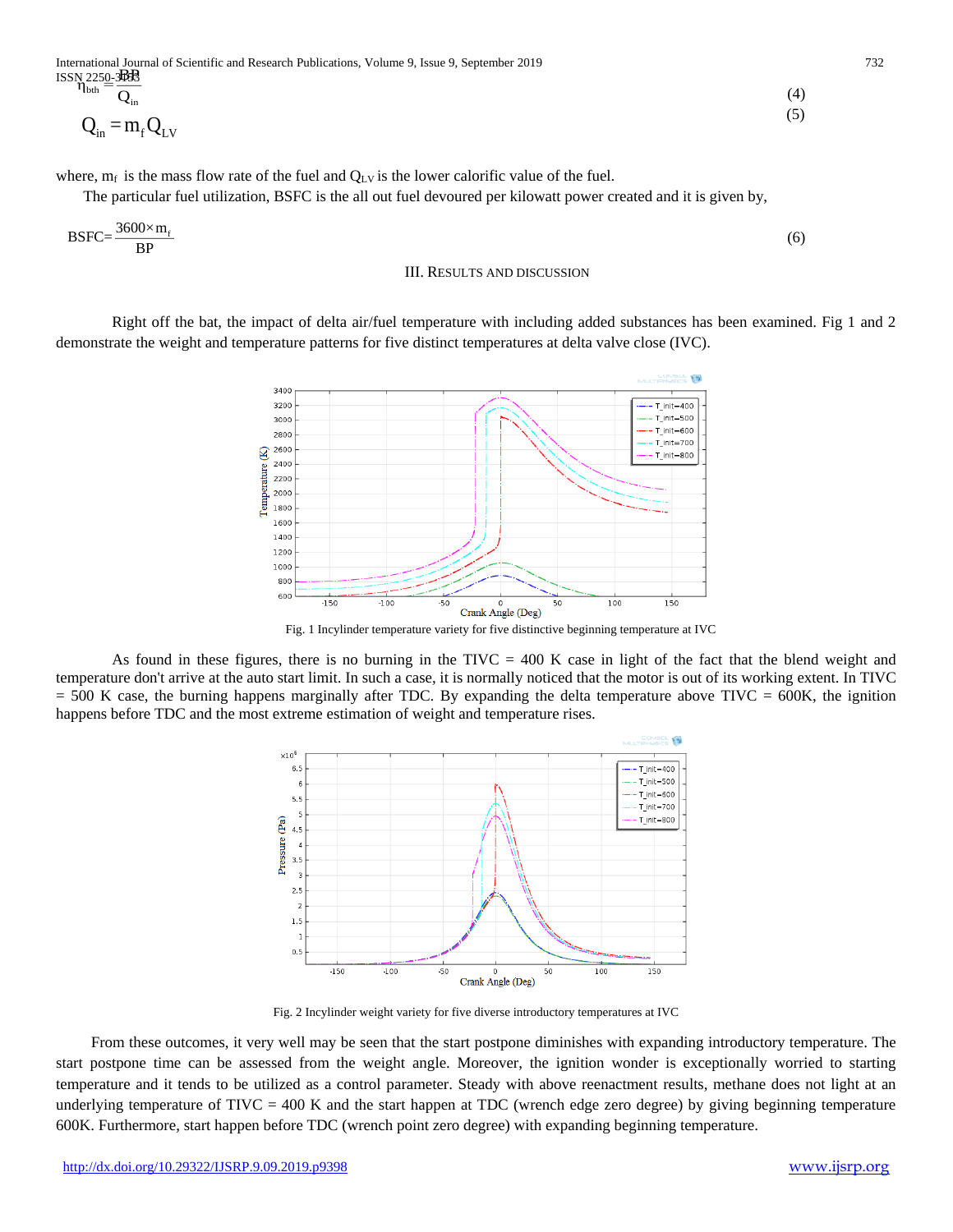Formaldehyde has a lower auto start temperature in contrast with other gaseous petrol segments; in this way it is coherent that utilizing formaldehyde as an added substance would propel the CNG motor burning. Table 3 demonstrates the numerical consequences of ignition temperature at different level of formaldehyde expansion by utilizing COMSOL Multiphysis 4.3b.

For a definite report on the impacts of utilizing formaldehyde as an added substance on the presentation, for example, control, torque, mean compelling weight, explicit fuel utilization and brake warm proficiency of a HCCI motor at different channel temperature. Figures demonstrate the impacts of including different level of formaldehyde the motor execution at different delta temperatures.Fig 3 demonstrates the brake control minor departure from the impact of formaldehyde expansion at different channel temperatures. As per the brake power slants, the greatest worth happens at 600K for every level of the formaldehyde.

| Temperature, K | Burning temperature<br>(Impact of formaldehyde expansion) |       |       |       |       |  |  |  |
|----------------|-----------------------------------------------------------|-------|-------|-------|-------|--|--|--|
|                | 0%                                                        | 0.11% | 0.13% | 0.15% | 0.17% |  |  |  |
| 500            | 1050                                                      | 1100  | 1150  | 1050  | 1030  |  |  |  |
| 550            | 1830                                                      | 2300  | 2710  | 2520  | 2360  |  |  |  |
| 600            | 2300                                                      | 2700  | 3000  | 2850  | 2820  |  |  |  |
| 650            | 2380                                                      | 2810  | 3080  | 2910  | 2890  |  |  |  |
| 700            | 2450                                                      | 2900  | 3150  | 3050  | 2950  |  |  |  |
| 750            | 2615                                                      | 2990  | 3215  | 3090  | 3000  |  |  |  |
| 800            | 2750                                                      | 3050  | 3300  | 3120  | 3050  |  |  |  |
| 850            | 2910                                                      | 3120  | 3390  | 3280  | 3100  |  |  |  |
| 900            | 3060                                                      | 3230  | 3420  | 3350  | 3220  |  |  |  |

| TABLE III                                                                            |
|--------------------------------------------------------------------------------------|
| Burning temperature at different level of formaldehyde expansion for CNG(HCCI) motor |

In Fig 3, it tends to be seen that expanding formaldehyde from 0% to 0.13% causes expanding brake control from 5.823 kW to 77.83 kW at 600K.At the point when the expansion of formaldehyde rate is over 0.13%, motor brake power is decreased.



Fig 3. The Effects of Using Formaldehyde on Engine Brake Power

Then again, motor power decline as a result of higher incylinder most extreme temperature and broadened high temperature length in the burning stroke.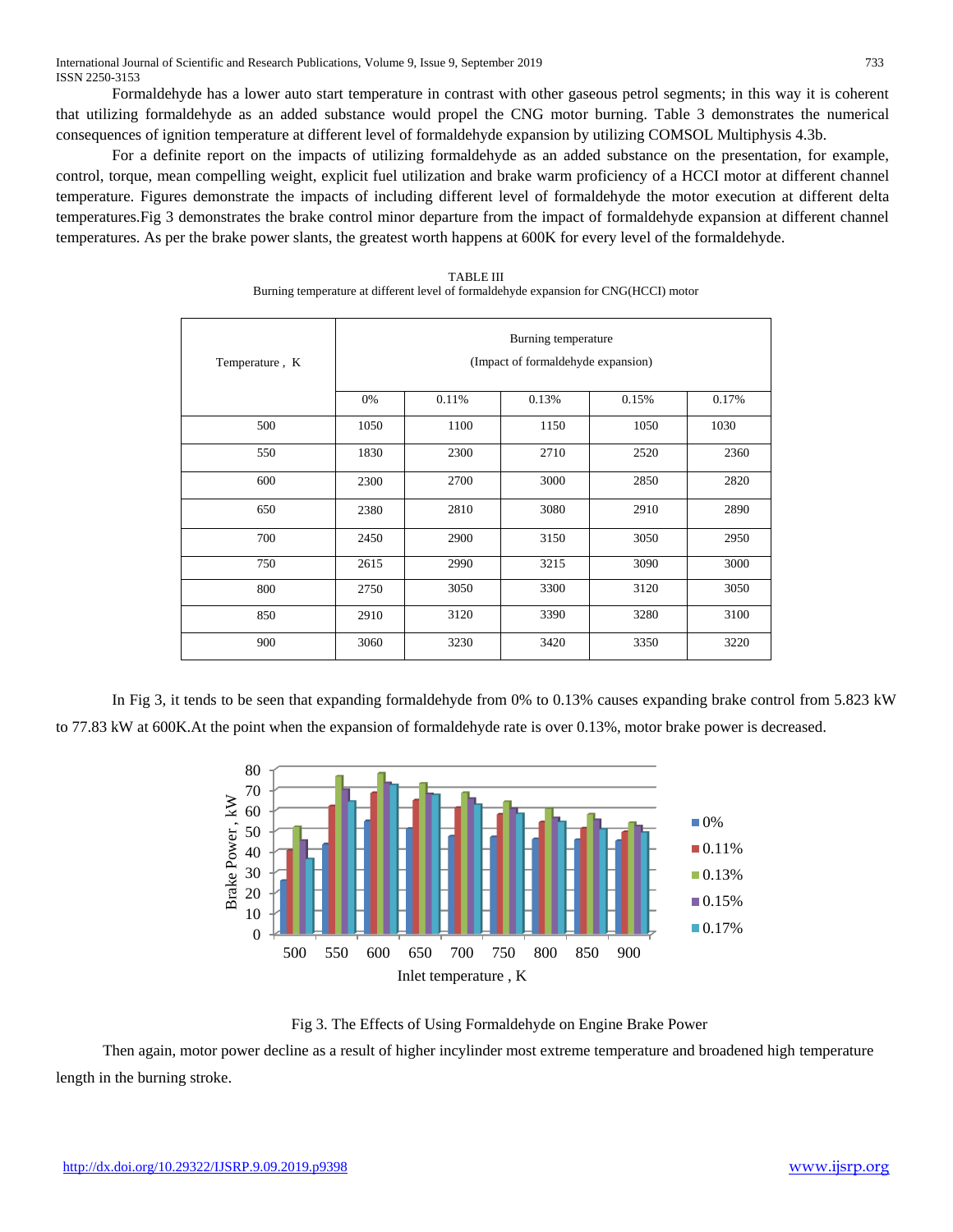International Journal of Scientific and Research Publications, Volume 9, Issue 9, September 2019 734 ISSN 2250-3153



Fig 4. The Effects of Using Formaldehyde on Engine Brake Torque

The variety of brake torque on the impact of formaldehyde expansion at different bay temperatures is appeared in Fig 4. According to the investigation, the greatest brake torque likewise happens 0.13% formaldehyde expansion at gulf temperature 600K.



Fig 5. The Effects of Using Formaldehyde on Engine BMEP

Fig 5 demonstrates the brake mean powerful weight minor departure from the impact of formaldehyde expansion at different gulf temperatures. From this Fig 6, it tends to be seen that the mean viable weight is most elevated at gulf valve close temperature 600K with 0.13% formaldehyde expansion. The more level of formaldehyde expansion, the less brake mean successful weight.





By examination of motor power results, the turnaround patterns happen in brake explicit fuel utilization (BSFC) in various cases.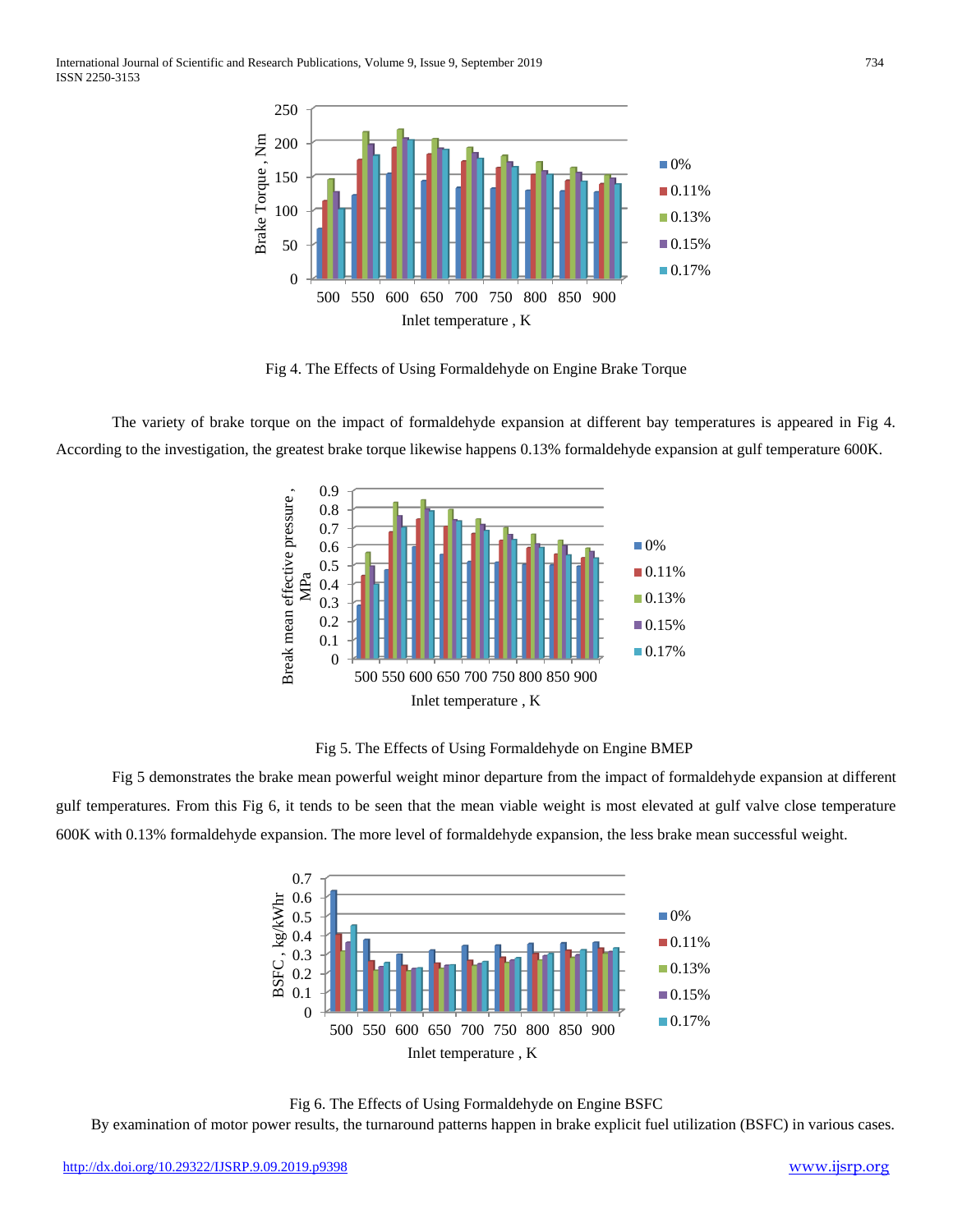International Journal of Scientific and Research Publications, Volume 9, Issue 9, September 2019 735 ISSN 2250-3153



Fig 7. The Effects of Using Formaldehyde on Engine Brake Thermal Efficiency

The base estimation of BSFC happen 0.13% formaldehyde option and this worth increment by including formaldehyde over 0.13%. This outcome is appeared in Fig 7. The effect of formaldehyde addition on engine brake thermal efficiency at different delta temperatures is appeared in Fig 7. It very well may be seen that thermal efficiency is maximum condition at inlet temperature 600K. Moreover, 0.13% formaldehyde addition is greater than other formaldehyde addition percent in this inlet temperature 600K.

#### **IV. CONCLUSION AND DISCUSSION**

The best way to ensure that the objectives of the study are met is to look at its outcome. The conclusions reached from the present study are according to the numerical analysis of combustion condition with fuel additive 0.13%, the correct crank timining occur at inlet temperature 600K, inlet pressure 1.4bar, engine operating speed 3400 rpm, compression ratio 11 and equivalence ratio 1.2 which is the optimum condition for complete combustion in CNG (HCCI) engine. According to the engine performance trends, the maximum engine performance happens at 600 K for every level of the formaldehyde It might be seen that the numerical power delivered is somewhat higher than that of hypothetical examination. Due to the brake power can be ascribed to the expansion of the demonstrated mean viable CNG (HCCI) motor depends upon the ignition productivity of motor as well as the level of formaldehyde expansion.

The hypothetically considered parameters demonstrate that there is reduction by 23% in brake power, 22% in brake torque, and 23% in brake explicit fuel utilization of motor contrast and numerically. Thermal properties of combustion condition for diesel converted CNG (DISI) engine are 6.2214 MPa and 2093 K and the CNG (HCCI) engine (formaldehyde) are 6.4 MPa and 2373 K by theoretically. Therefore, engine performance of CNG (HCCI) engine is improved than CNG (DISI) engine. The exhaust product species in HCCI engine are not differed with DISI engine because of the fuel additive in HCCI engine is used as the catalysis instead of the spark plug. In this research, experimental study is not included. Therefore, the next researcher should be conducted the experimental study to approve the recreation results for the referenced parameters.

#### **ACKNOWLEDGMENT**

The as a matter of first importance, the creator wish to offer her profound thanks to Dr. Sint Soe, Rector, Mandalay Technological University, for his generosity significant authorization to summit this diary The creator additionally thankful to Dr. Ei Htwe, Associate Professor and Head, Mechanical Engineering Department, Mandalay Technological University, for his supportive, precious proposals and remarks during the present this research.

 Moreover, special thanks to her supervisor Dr. Nyein Aye San for her kind supervision and encouragement, suggestions valuable guidance for throughout the entire process of this research work. This paper would not have been possible without her support.

Finally, the creator couldn't imagine anything better than to state thank to her family particularly her folks for their respectable help, support, and direction all through her whole life

#### References

[2] Nakamura, H., Motoyama, H., Kiyota, Y.: *Passenger car engines for the 21st century*, SAE paper no. 911908,(1991).

<sup>[1]</sup> Myint Htay and Ko Lay.:*Alternative Fuels for Petrol/Diesel Vehicles and Plant Equipment*, Myanmar Oil and Gas Enterprise, Ministry of Energy,(1990).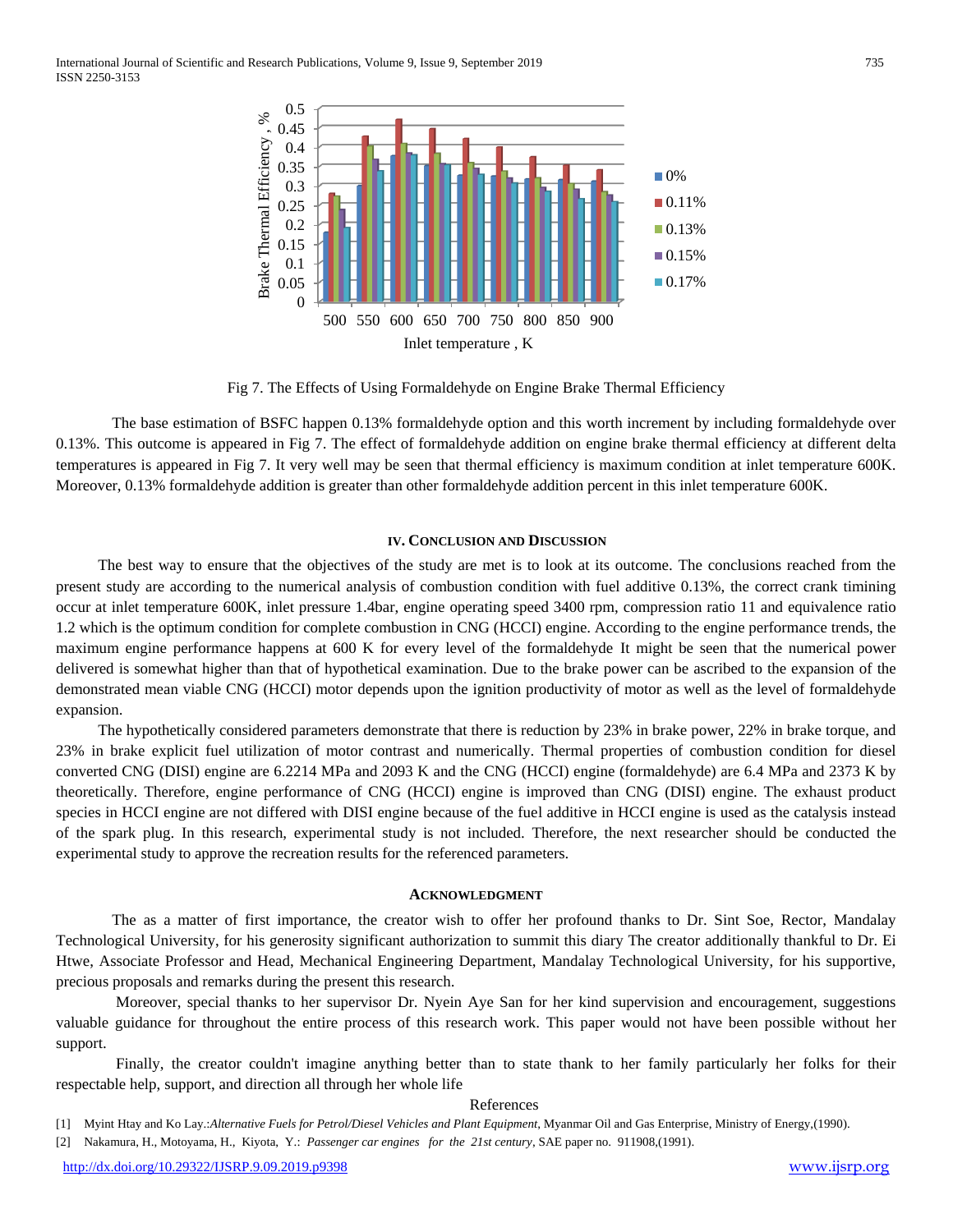International Journal of Scientific and Research Publications, Volume 9, Issue 9, September 2019 736 ISSN 2250-3153

- [3] Hyun, C.c., Bok, L.H., Lee, H.C., lung, Y.K..: *Development work on HMC's natural gas fuelled 1.5L MPI DOHC engine* , SAE paper no. 931869, (1993).
- [4] John B,Heywood.: Internal Combustion Engine Fundamental,(2000).
- [5] Ke Zeng, Zuohua Huang, Bing Liu, Liangxin Liu, Deming Jiang, Yi Ren, Jinhua Wang, *Combustion characteristics of a direct-injection natural gas engine under various fuel injection timings,* Applied Thermal Engineering 26, 806–813,(2006).
- [6] Wladyslaw Mitianiec, Tomasz Ziolo, Marcin Noga.: Theoretical And Experimental Study Of The Ignition Process In Cng Direct Injection Si Engines.(2007).
- [7] Mustafa Bahattin Çelik.: *Fuel injection* , August ,2010.
- [8] Robert Kapaku.: Effects of Inlet Pressure and Temperature, and Fuel-Air Equivalence Ratio on Natural Gas Combustion Utilizing the GRI Mech 3.0 Chemical Kinetics Mechanism, September ,(2012).
- [9] Anonymous.:COMSOL Multiphysics Modelling Guides ,2012
- [10] Yu Liu .: A study of spray developed and combustion propagation processes of spark-ignited direct injection (SIDI) compressed natural gas (CNG), Mathematical and Computer Modelling 57,228 244,(2013).
- [11] Osama H. Ghazal.: A Theoretical Study of the SI Engine Performance Operating with Different Fuels,August,(2013).
- [12] Yu Liu .: A study of spray developed and combustion propagation processes of spark-ignited direct injection (SIDI) compressed natural gas (CNG), Mathematical and Computer Modelling 57,228 244,(2013).
- [13] Simona Silvia Merola , Luca Marchitto.:Optical characterization of combustion processes in a DISI engine equipped with plasma-assisted ignition system, Applied Thermal Engineering 69 ,177-187,(2014).
- [14] Anonymous.:*Conventional car engine* , (2014).

#### **AUTHORS**

**First Author** – Saw Yu Mon, Associate Professor, Mandalay Technological University,sawyumon.82@gmail.com